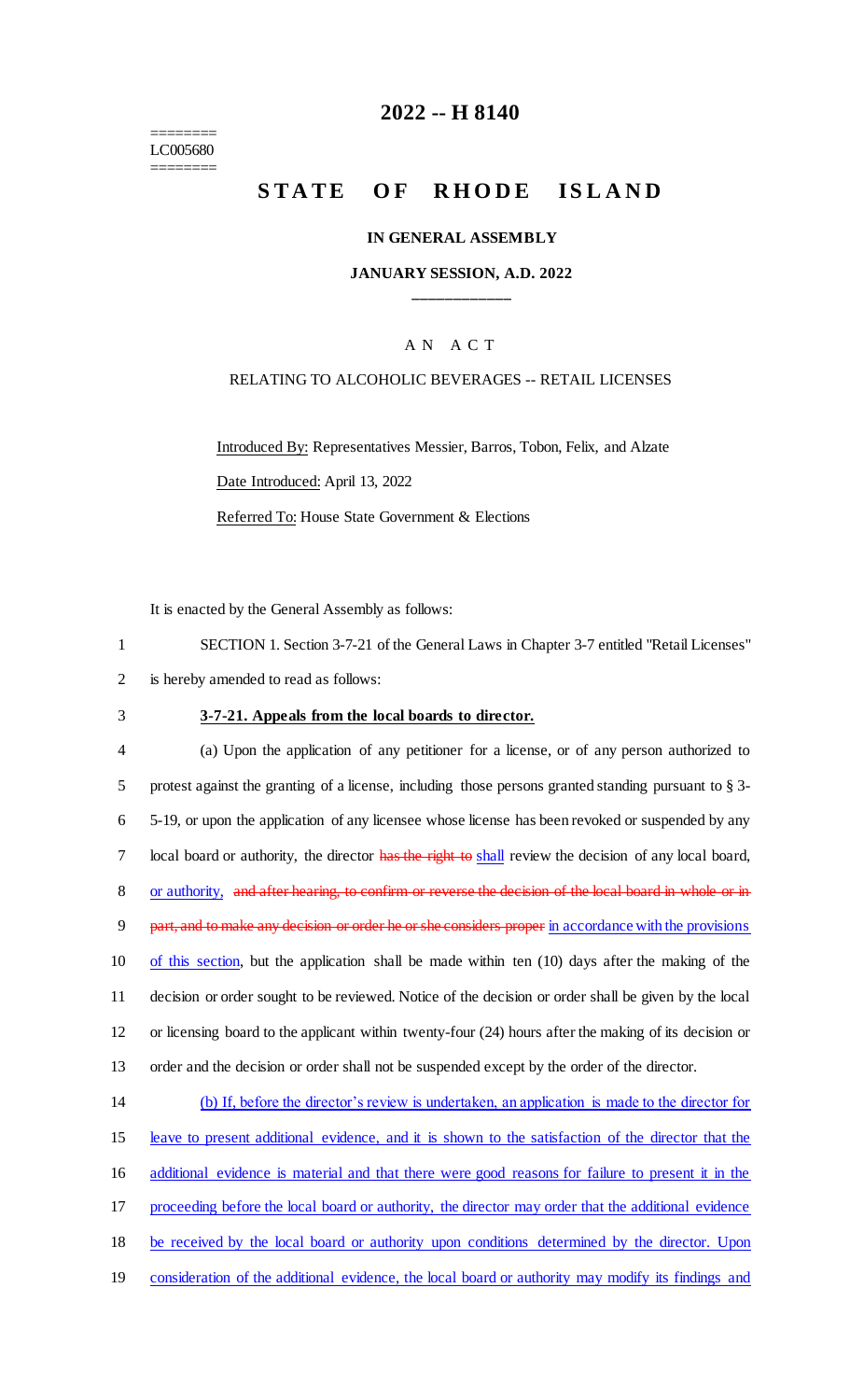decision as a result of the additional evidence and shall file that evidence and any modifications, new findings, or decisions with the director. (c) The review shall be conducted by the director and shall be confined to the record. In cases of alleged irregularities in procedure before the local board or authority, not shown in the record, proof thereon may be taken in by the director. The director, upon request, shall hear oral argument and receive written briefs. (d) The director shall not substitute his/her judgment for that of the local board or authority as to the weight of the evidence on questions of fact. The director may affirm the decision of the local board or authority, or may remand, reverse or modify the decision only if substantial rights of the appellant have been prejudiced because the administrative findings, inferences, conclusions, 11 or decisions are: (1) In violation of constitutional or statutory provisions; (2) In excess of the statutory authority granted to the local board or authority; (3) Made upon unlawful procedure; 15 (4) Affected by other error of law; (5) Clearly erroneous in view of the reliable, probative, and substantial evidence on the whole record; or (6) Arbitrary or capricious or characterized by abuse of discretion or a clearly unwarranted exercise of discretion.  $\left(\frac{b}{e}\right)$  Any appeal or appeals from a decision of any boards located in the towns of Jamestown, Little Compton, Middletown, Portsmouth or Tiverton, or in the city of Newport shall be heard by the director or the director's designee within Newport County. The petitioner shall provide a stenographer and shall bear the cost to have a transcript made of the proceedings. A free copy of the transcript shall be provided by the petitioner to the director upon receipt of the transcript. (c) The director may accept into evidence a stenographic transcript of a witness's sworn 27 testimony presented before the local board that was subject to cross examination. This testimony 28 may be rebutted by competent testimony presented at the hearing held by the director. SECTION 2. This act shall take effect upon passage.

======== LC005680 ========